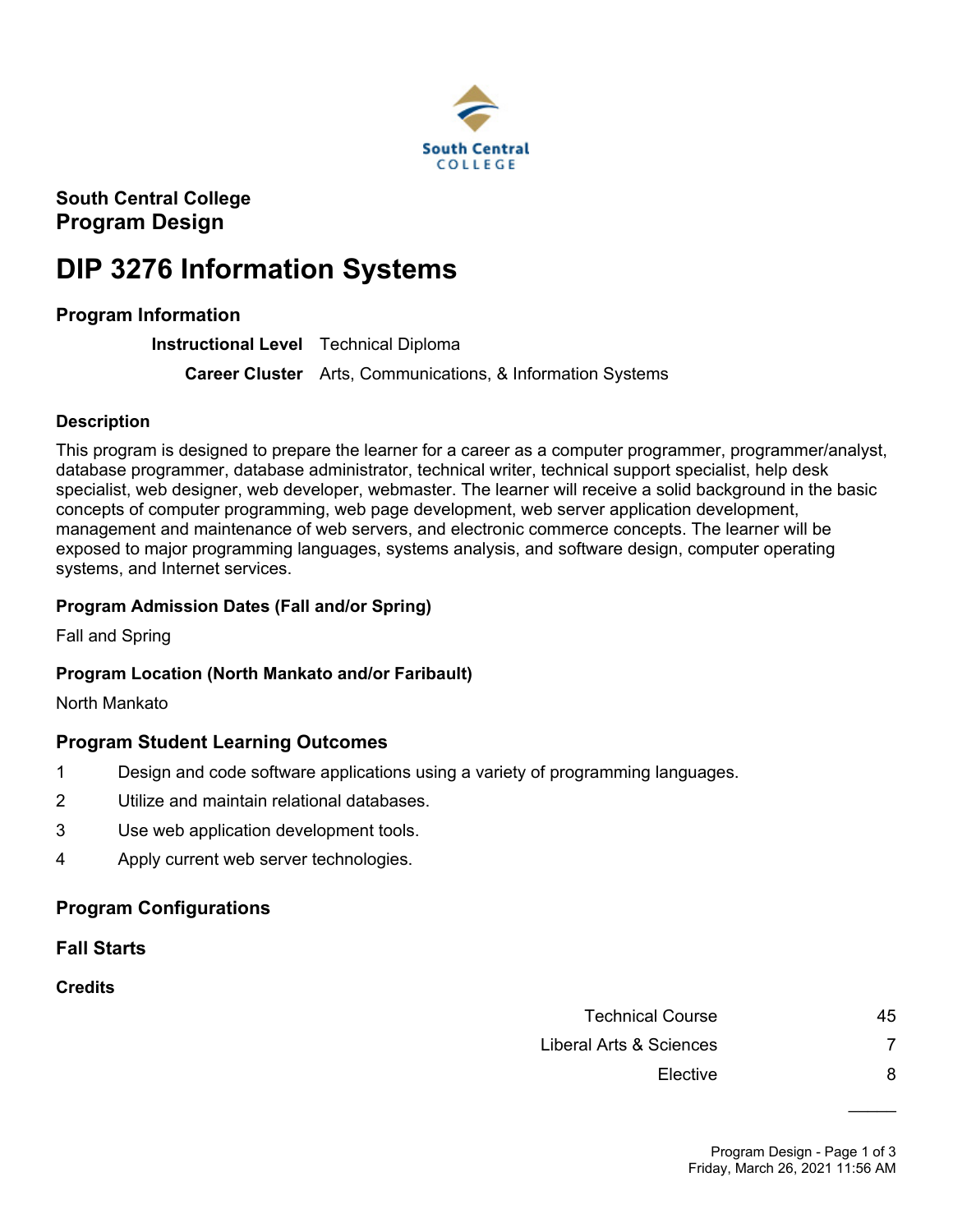# **Semester 1**

| Course #      | <b>Course Title</b>                     | <b>Credits</b> | <b>Function</b>            |
|---------------|-----------------------------------------|----------------|----------------------------|
| COMP 1200     | <b>Hardware and Software Essentials</b> | 4              | <b>Technical Course</b>    |
| l COMM Choice | COMM110 or COMM120 or COMM140           | 3              | Liberal Arts &<br>Sciences |
| l COMP 1140   | <b>Web For Business</b>                 | 3              | <b>Technical Course</b>    |
| COMP1120      | <b>Foundations of Computing</b>         | 4              | <b>Technical Course</b>    |

# **Semester 2**

| Course #           | <b>Course Title</b>                                          | <b>Credits</b> | <b>Function</b>            |
|--------------------|--------------------------------------------------------------|----------------|----------------------------|
| COMP 1360          | Introduction to Data Communications and<br><b>Networking</b> | 4              | <b>Technical Course</b>    |
| <b>ENGL Choice</b> | <b>ENGL100 or ENGL240</b>                                    | 4              | Liberal Arts &<br>Sciences |
| COMP1125           | <b>Spreadsheet/Database Integration</b>                      |                | <b>Technical Course</b>    |
| COMP1130           | <b>Programming Fundamentals</b>                              | 4              | <b>Technical Course</b>    |

#### **Semester 3**

| Course #    | <b>Course Title</b>                                               | <b>Credits</b> | <b>Function</b>         |
|-------------|-------------------------------------------------------------------|----------------|-------------------------|
| COMP 2300   | Java                                                              | 4              | <b>Technical Course</b> |
| COMP Choice | Select from the following electives:<br><b>COMP2460, COMP2462</b> |                | Elective                |
| COMP2145    | <b>Web Programming</b>                                            |                | <b>Technical Course</b> |
| GCC1120     | <b>Graphic Software I</b>                                         | 4              | <b>Technical Course</b> |

# **Semester 4**

| Course #     | <b>Course Title</b>                                               | <b>Credits</b> | <b>Function</b>         |
|--------------|-------------------------------------------------------------------|----------------|-------------------------|
| COMP2496     | <b>Capstone - Software Development</b>                            | 2              | <b>Technical Course</b> |
| COMP Choices | Select from the following electives:<br><b>COMP2466, COMP2475</b> | 4              | Elective                |
| COMP 2312    | <b>Software Development</b>                                       | 4              | <b>Technical Course</b> |
| COMP2150     | <b>Web Services</b>                                               | 4              | <b>Technical Course</b> |

### **Program Course List**

| Number           | Title                                   | <b>Credits</b> | <b>Pre/Corequisites</b>                                                                                       |
|------------------|-----------------------------------------|----------------|---------------------------------------------------------------------------------------------------------------|
| <b>COMP 1140</b> | <b>Web For Business</b>                 | 3              | None                                                                                                          |
| <b>COMP 1200</b> | <b>Hardware and Software Essentials</b> | 4              | (Skill) - Basic Windows navigation;<br>  Click, Double-click, etc.<br>(Skill) - Internet usage such as email, |